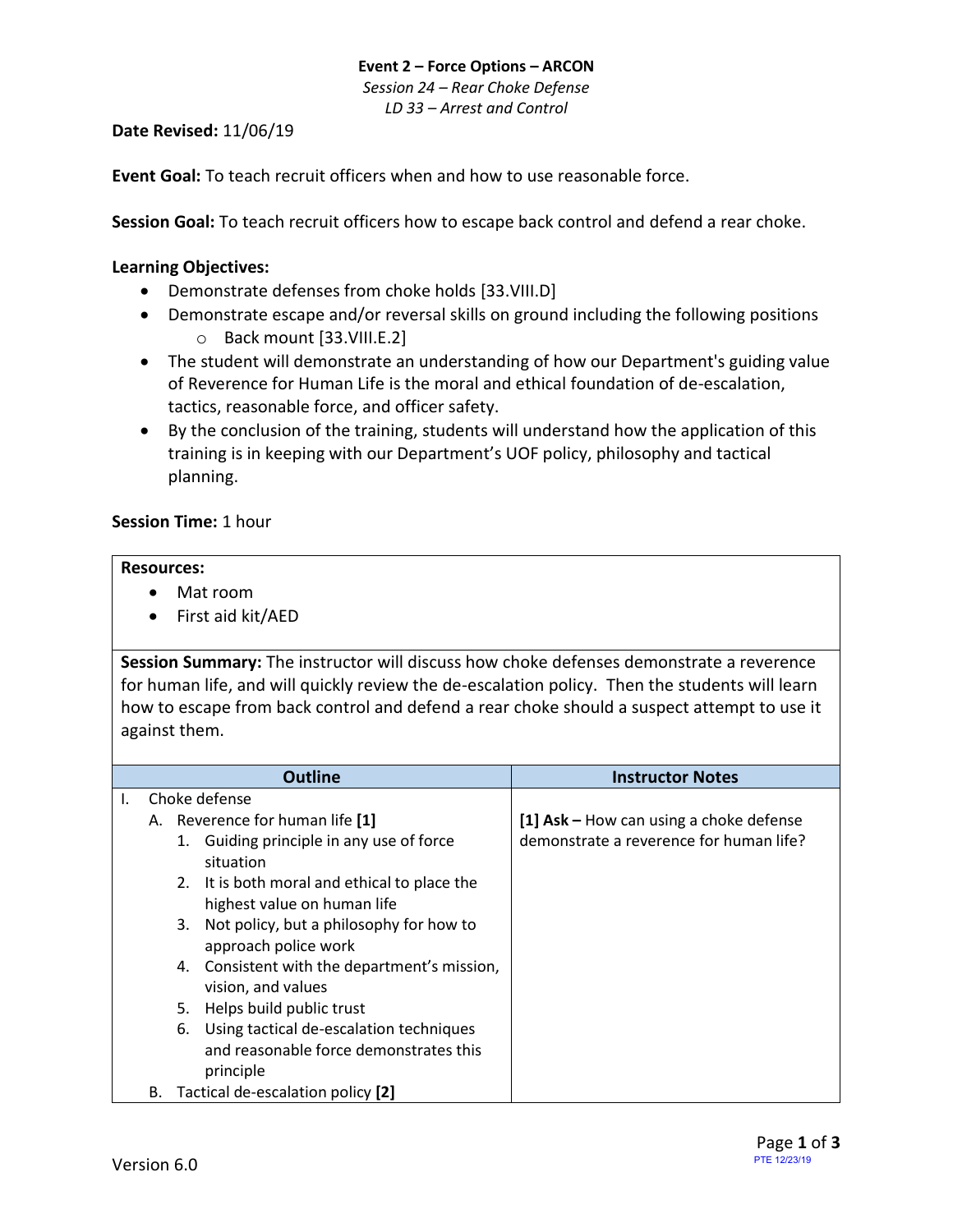## **Event 2 – Force Options – ARCON**

*Session 24 – Rear Choke Defense*

*LD 33 – Arrest and Control*

<span id="page-1-1"></span><span id="page-1-0"></span>

|    |     | 1. Officers shall attempt to control an     |           |                                               |
|----|-----|---------------------------------------------|-----------|-----------------------------------------------|
|    |     | incident                                    |           | [2] Ask - What is the department policy on    |
|    |     | 2. By using time, distance, communications, |           | attempting to de-escalate prior to using      |
|    |     | and available resources                     |           | force?                                        |
|    |     | 3. To de-escalate the situation             |           |                                               |
|    |     |                                             |           |                                               |
|    |     | 4. Whenever it is safe and reasonable to do |           |                                               |
|    | SO. |                                             |           |                                               |
| C. |     | Frame escape [3][33.VIII.E.2]               |           |                                               |
|    | 1.  | Key points                                  |           | [3] Demonstrate and drill - Frame escape      |
|    |     | a. Immediately tuck your chin               | $\bullet$ | Demonstrate                                   |
|    | b.  | Control the arm around the neck with        | $\bullet$ | Break down key points and common              |
|    |     | both hands                                  |           | mistakes                                      |
|    |     | c. Grab the suspect's wrist with no         | $\bullet$ | Preparation drill with suspects sitting       |
|    |     | thumb and pull down                         |           | and officers behind them                      |
|    |     | d. With your other hand, push down on       |           | Start slow, one step at a time (6-<br>$\circ$ |
|    |     | the suspect's hand                          |           | 8 reps per step)                              |
|    | e.  | Insert your hand as a frame on the          |           | Combine steps until the<br>$\circ$            |
|    |     | same side as the suspect's choking          |           | students are fluid in their                   |
|    |     | arm                                         |           | technique                                     |
|    | f.  | Walk the framing hand to the back of        |           |                                               |
|    |     | your head                                   |           | Allow students to practice on<br>$\circ$      |
|    |     |                                             |           | their own with increasing speed               |
|    | g.  | Drive your shoulder blades to the           |           | (8-10 reps per side)                          |
|    |     | ground                                      | $\bullet$ | Drill from back control with hooks in,        |
|    |     | h. Control the wrist once the arm is off    |           | both sides (8-10 reps per side)               |
|    |     | your neck                                   |           |                                               |
|    | i.  | Turn into the suspect's guard               |           |                                               |
|    | 2.  | Common mistakes                             |           |                                               |
|    | a.  | Failure to control the wrist after the      |           | [4] Demonstrate and drill - Emergency         |
|    |     | frame escape                                |           | escape                                        |
|    |     | b. Not immediately controlling the          | $\bullet$ | Demonstrate                                   |
|    |     | choking arm                                 | $\bullet$ | Break down key points and common              |
|    |     | D. Emergency escape [4][33.VIII.D]          |           | mistakes                                      |
|    |     | 1. Key points                               |           | Preparation drill with suspects sitting       |
|    | а.  | Immediately tuck your chin                  |           | and officers behind them                      |
|    | b.  | Peel the suspect's top hand off with        |           | Start slow, one step at a time (6-<br>$\circ$ |
|    |     | both hands                                  |           | 8 reps per step)                              |
|    | c.  | Grab the suspect's thumb or fingers,        |           |                                               |
|    |     | not the wrist                               |           | Combine steps until the<br>$\circ$            |
|    | d.  | Bring your arm through the suspect's        |           | students are fluid in their                   |
|    |     | arm on the non-choking side                 |           | technique                                     |
|    | e.  | Control the wrist of the choking arm        |           | Allow students to practice on<br>$\circ$      |
|    | f.  | Insert the frame on the same side as        |           | their own with increasing speed               |
|    |     |                                             |           | (8-10 reps per side)                          |
|    |     | the choking arm                             |           | Drill from back control with hooks in,        |
|    | g.  | Walk the frame to the back of your          |           | both sides (8-10 reps per side)               |
|    |     | head                                        |           |                                               |
|    | h.  | Drive your shoulder blades to the           |           |                                               |
|    |     | ground                                      |           |                                               |